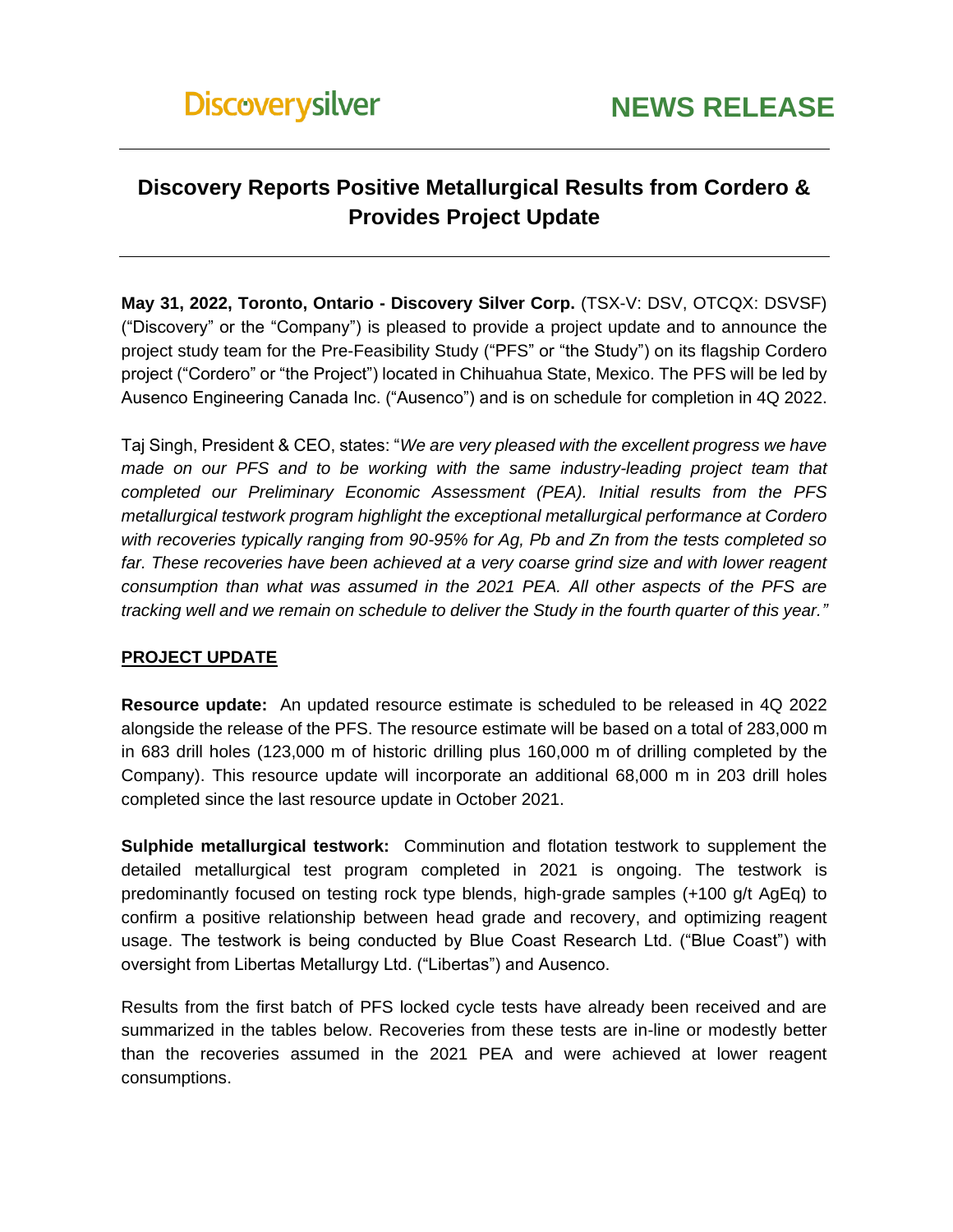|             |                          | <b>Head Grade</b> |      |        |       | <b>Lead + Zinc Circuit</b>     |           |     |
|-------------|--------------------------|-------------------|------|--------|-------|--------------------------------|-----------|-----|
| <b>Test</b> | <b>Rock Type/Blend</b>   |                   |      |        |       | <b>Recovery to Concentrate</b> |           |     |
|             |                          | <b>Ag</b>         | Pb   | Zn     | AgEq  | <b>Ag</b>                      | <b>Pb</b> | Zn  |
|             |                          | (g/t)             | (%)  | $(\%)$ | (g/t) | (%)                            | (%)       | (%) |
| $LCT-1$     | <b>Starter Pit Blend</b> | 37                | 0.55 | 0.55   | 76    | 92                             | 92        | 89  |
| LCT-2       | Volcanic                 | 71                | 1.92 | 5.11   | 319   | 98                             | 97        | 92  |
| $LCT-3$     | NE Extension Blend       | 29                | 0.52 | 0.68   | 70    | 90                             | 90        | 84  |
| $LCT-4$     | <b>Breccia</b>           | 252               | 3.82 | 2.62   | 462   | 97                             | 96        | 93  |
| $LCT-5$     | Sedimentary              | 41                | 0.82 | 1.64   | 128   | 92                             | 89        | 93  |
| LCT-6       | Volcanic                 | 46                | 0.88 | 2.14   | 151   | 94                             | 93        | 96  |
| LCT-7       | South Corridor Blend     | 33                | 0.39 | 0.83   | 76    | 83                             | 85        | 85  |

|             | <b>Lead Circuit</b>         |     |                      |           | <b>Zinc Circuit</b>         |     |                      |      |
|-------------|-----------------------------|-----|----------------------|-----------|-----------------------------|-----|----------------------|------|
| <b>Test</b> | <b>Recovery to</b><br>Conc. |     | Concentrate<br>Grade |           | <b>Recovery to</b><br>Conc. |     | Concentrate<br>Grade |      |
|             | Ag                          | Pb  | Ag                   | <b>Pb</b> | Ag                          | Zn  | Ag                   | Zn   |
|             | (%)                         | (%) | (g/t)                | (%)       | (%)                         | (%) | (g/t)                | (%)  |
| $LCT-1$     | 85                          | 92  | 3,516                | 56.5      | 7                           | 89  | 287                  | 53.0 |
| $LCT-2$     | 91                          | 97  | 2,518                | 71.7      | 7                           | 92  | 55                   | 56.7 |
| $LCT-3$     | 80                          | 90  | 3,085                | 61.1      | 10                          | 84  | 249                  | 50.7 |
| $LCT-4$     | 93                          | 96  | 4,634                | 72.6      | 4                           | 93  | 219                  | 52.2 |
| LCT-5       | 79                          | 89  | 2,395                | 53.5      | 13                          | 93  | 182                  | 52.7 |
| LCT-6       | 86                          | 93  | 3,270                | 68.6      | 8                           | 96  | 100                  | 55.5 |
| LCT-7       | 65                          | 85  | 2,868                | 43.8      | 18                          | 85  | 446                  | 52.9 |

**Oxide metallurgical testwork:** Additional column leach testwork to supplement the column leach tests completed in 2021 will commence later this quarter. In addition, flotation testwork of an oxide-sulphide blend (~10% oxides / ~90% sulphides) recently commenced. Preliminary results have demonstrated that economic oxide silver recoveries may be achieved for an oxide/sulphide blend without a significant detrimental impact to lead and zinc recoveries and concentrate grades.

**Process Design:** The process design will incorporate staged expansions. The first phase will incorporate a flotation circuit only (the PEA incorporated both a flotation and heap leach circuit). The second phase will incorporate an expansion of the flotation circuit and the potential addition of a heap leach circuit pending the results of the metallurgical testwork outlined above. The elimination of the heap leach circuit in the first phase simplifies the crushing/grinding circuit, reduces upfront capital expenditures and simplifies the permitting process. A proposed flowsheet of the updated processing circuit can be found here in **[Figure A](https://discoverysilver.com/site/assets/files/5187/figure_a.pdf)**.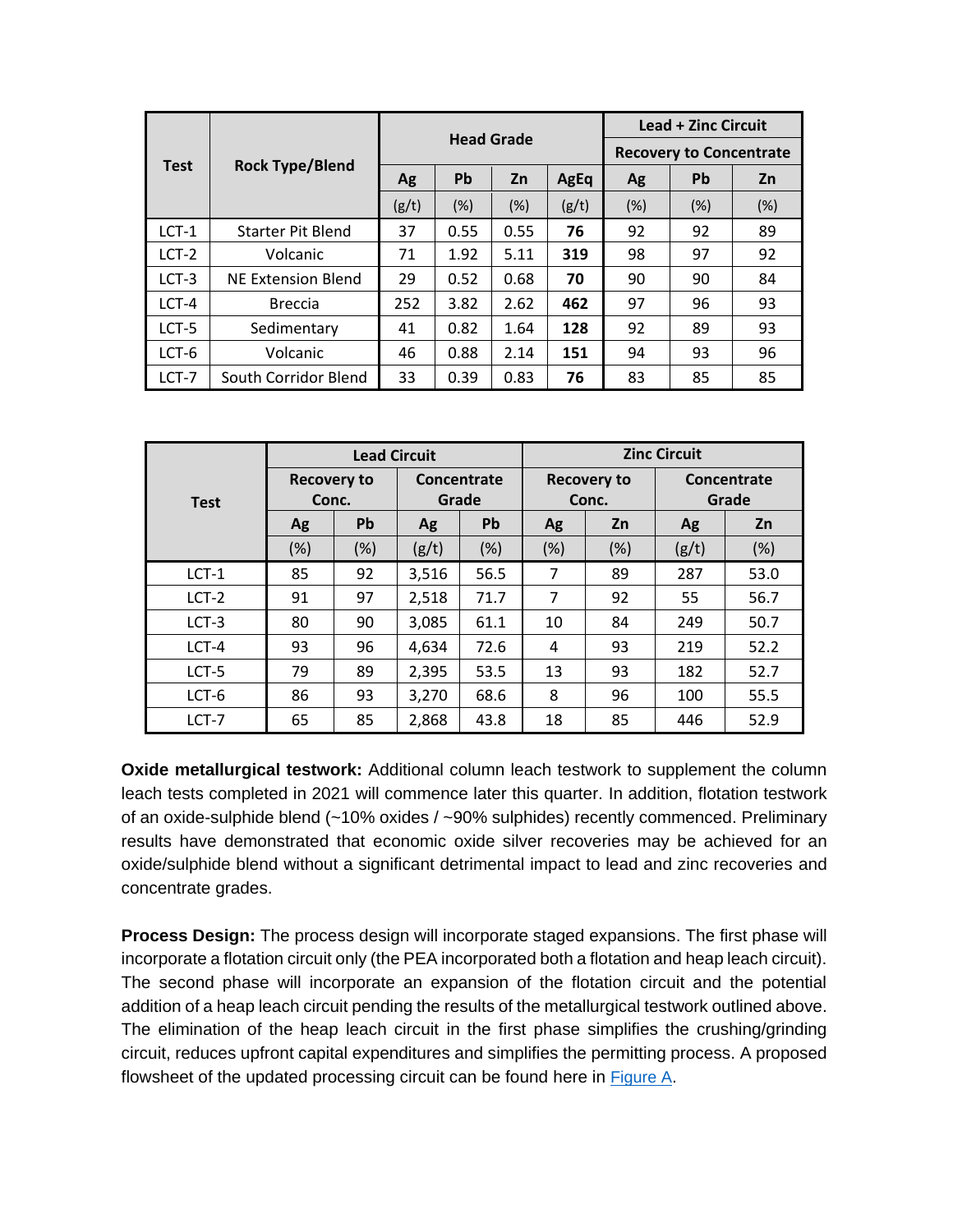Throughput tradeoff studies will commence shortly (see Mining section below) and will consider mill throughput rates of 20,000 – 27,500 tonnes per day ("tpd") for the first phase and  $35,000 - 45,000$  tpd for the expanded phase.

**Mining**: Mine scheduling evaluation will commence later this quarter and will be completed by AGP Mining Consultants Inc. ("AGP Mining"). This work will assess the impact of different mining rates, mill throughput rates and cut-off grade and stockpiling strategies in order to optimize the capital efficiency and Net Present Value of the Project.

**Geotechnical:** Knight Piésold Consulting ("Knight Piésold") completed a site visit to Cordero in April 2022. The site visit included a review of drill core to assess pit wall stability and the selection of three geotechnical holes to be drilled within the open pit (see [Figure B](https://discoverysilver.com/site/assets/files/5187/figure_b.pdf)). The completion of these three holes will supplement the two geotechnical holes completed in 2021 and is expected to bring the open pit geotechnical assessment up to Feasibility Study standards. Geotechnical drilling of infrastructure locations is expected to commence in the third quarter of 2022.

**Hydrogeology:** Mexican specialist consultant Investigacion y Desarrollo de Acuiferos y Ambiente ("IDEAS") recently completed site assessment work and identified six hydrogeology holes within and adjacent to the pit area (see [Figure B](https://discoverysilver.com/site/assets/files/5187/figure_b.pdf)). Hydrogeological drilling will commence later this quarter with results to be incorporated in the site wide water balance for the PFS.

**Tailings:** The PFS, similar to the PEA, will incorporate thickened tailings for the Tailings Storage Facility ("TSF"). The tailings design for the PFS has been adjusted to achieve a significant reduction of the footprint of the TSF. Knight Piésold have also completed a TSF location assessment study in which eight potential locations have been identified (see [Figure](https://discoverysilver.com/site/assets/files/5187/figure_c.pdf)   $\degree$ [C](https://discoverysilver.com/site/assets/files/5187/figure_c.pdf)). The final location is expected to be confirmed later this quarter and will be followed up with site investigations and geotechnical drilling.

**ESG**: An environmental baseline study managed by CIMA Consultores ("CIMA") was completed in January 2022. A desktop social baseline assessment completed by Vinfidem Consultoria ("Vinfidem") in 2021 is being supplemented by ongoing field work. Key findings from both sets of work will be included in the PFS. This work along with the Company's ESG approach as it relates to strategy, planning and risk management will also be outlined in the 2021 ESG Report scheduled for completion in 3Q 2022.

### **PFS PROJECT TEAM**

The PFS project team is the same team that completed the 2021 PEA. The PFS team will be led by Ausenco Engineering Canada Inc., an industry leader in cost-effective process design and construction. Ausenco is a global company providing innovative, value-add consulting studies, project delivery, asset operations and maintenance solutions in the minerals and metals industry with recent and relevant study, project construction ("EPC") and construction management ("EPCM") experience on projects within the Americas.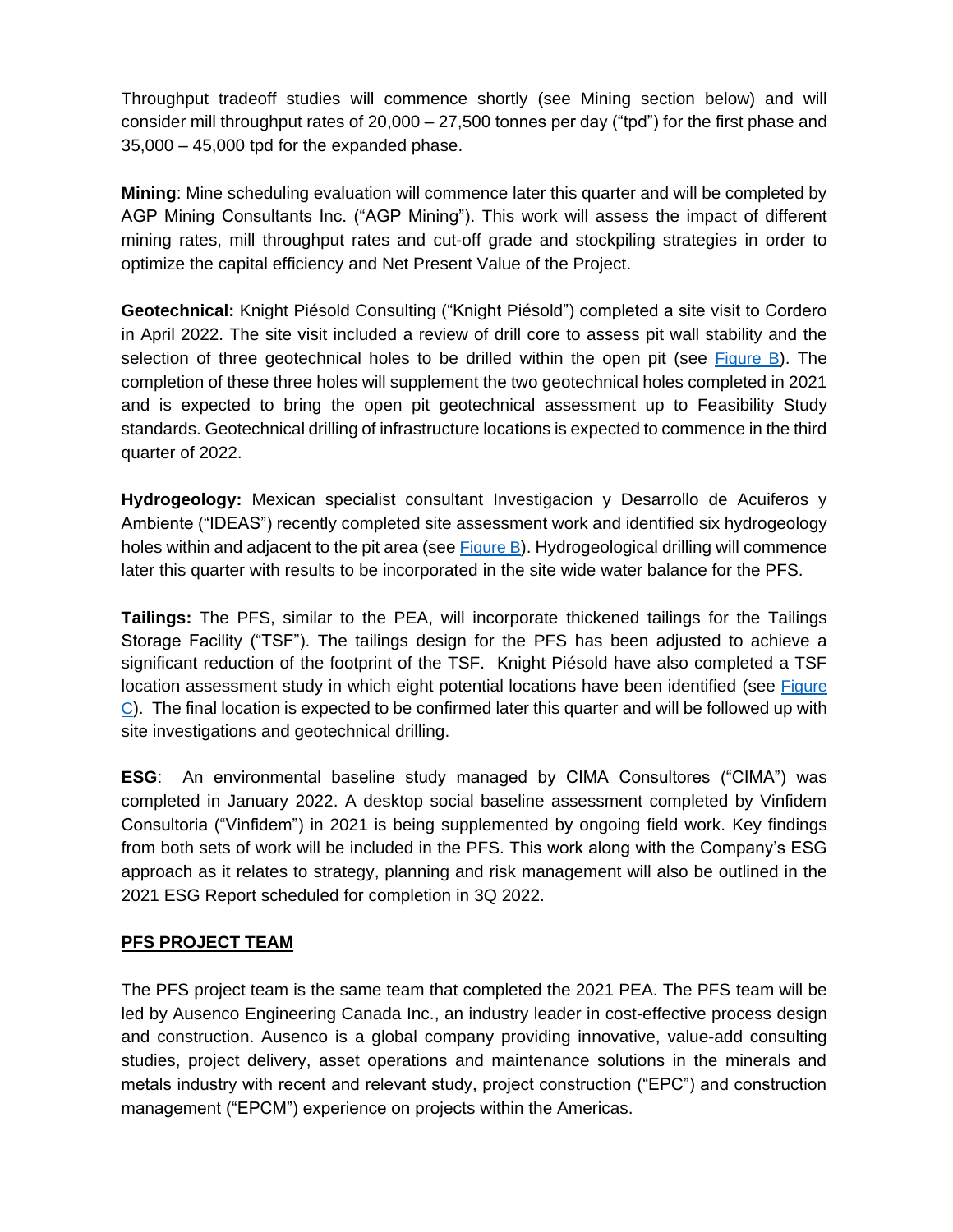Ausenco has recent experience with process plants of similar size and/or recovery flowsheet to what is expected at Cordero including Adriatic Metals Plc's Vares project in Bosnia & Herzegovina (PFS, FS and Detailed Engineering), Hudbay Minerals Inc.'s Constancia mine in Peru (EPCM), Marcobre's Mina Justa mine in Peru (FS & EPCM) and Capstone Mining Corp.'s Mantoverde project in Chile (EPC).

| <b>Area of Responsibility</b> | <b>PFS Qualified Person</b> | <b>Third Party Input/Review</b> |  |  |
|-------------------------------|-----------------------------|---------------------------------|--|--|
| <b>Principal Author</b>       | <b>Ausenco</b>              | ۰                               |  |  |
| <b>Resource Estimate</b>      | Red Dot 3D                  | <b>RockRidge Consulting</b>     |  |  |
| <b>Metallurgy</b>             | Ausenco                     | Libertas / Blue Coast           |  |  |
| <b>Processing</b>             | Ausenco                     |                                 |  |  |
| <b>Mining</b>                 | <b>AGP Mining</b>           |                                 |  |  |
| <b>Pit Geotech</b>            | Knight Piésold              |                                 |  |  |
| <b>Tailings Management</b>    | Knight Piésold              |                                 |  |  |
| <b>Environment</b>            | Ausenco                     | <b>CIMA</b>                     |  |  |
| Social                        | Ausenco                     | Vinfidem                        |  |  |

# **QP CONSULTANT / THIRD PARTY WEBSITES**

Ausenco – [www.ausenco.com](http://www.ausenco.com/) AGP Mining – [www.agpmining.com](http://www.agpmining.com/) Blue Coast – [www.bluecoastresearch.ca](http://www.bluecoastresearch.ca/) CIMA – [www.cimasc.com.mx](http://www.cimasc.com.mx/) IDEAS – www.ideasenagua.com Knight Piésold – [www.knightpiesold.com](http://www.knightpiesold.com/) Libertas - [LinkedIn profile](https://www.linkedin.com/in/david-middleditch-58608a11/?originalSubdomain=ca) Red Dot 3D – [LinkedIn profile](https://www.linkedin.com/in/r-mohan-mo-srivastava-5b36aa7a/) RockRidge Consulting – [www.rockridgeconsult.com](http://www.rockridgeconsult.com/)

Vinfidem – [www.vinfidem.com.mx](http://www.vinfidem.com.mx/)

# **About Discovery**

Discovery's flagship project is its 100%-owned Cordero project, one of the world's largest silver deposits. The PEA completed in November 2021 demonstrates that Cordero has the potential to be developed into a highly capital efficient mine that offers the combination of margin, size and scalability. Cordero is located close to infrastructure in a prolific mining belt in Chihuahua State, Mexico. Continued exploration and project development at Cordero is supported by a strong balance sheet with cash of approximately C\$60 million.